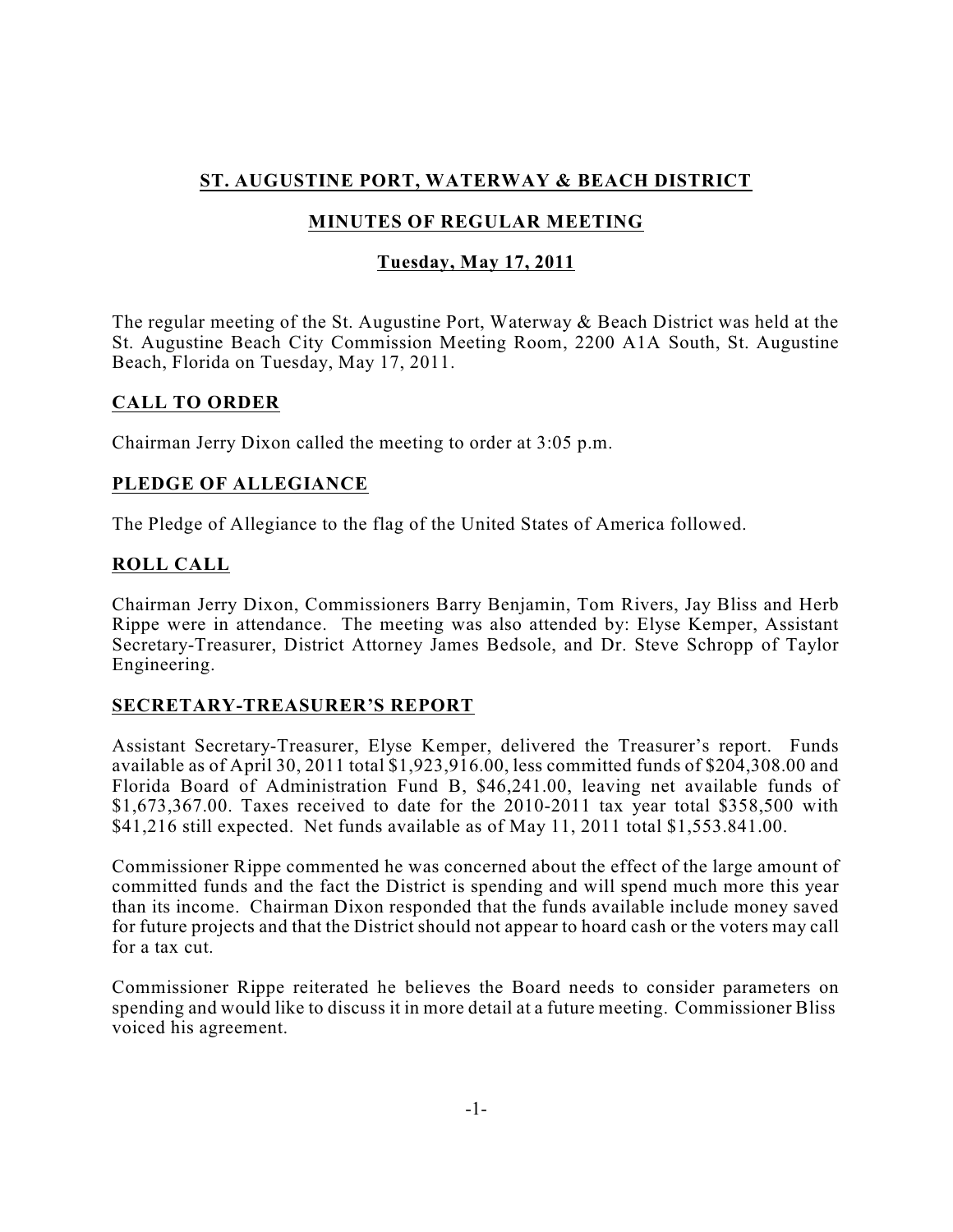#### **APPROVAL OF MINUTES**

**A motion by Commissioner Rivers, seconded by Commissioner Benjamin, to approve the minutes for the meeting of April 19, 2011, as presented, was unanimously passed.**

### **ENGINEERING REPORT**

Dr. Steve Schropp delivered the engineering report on behalf of Taylor Engineering. He said the permits for dredging the San Sebastian River are valid for five years. He said he met with representatives of FDEP and members of the Summer Haven community on April 28, 2011. FDEP indicated general support for restoration of the Summer Haven River and that the sand deposited there is presumably beach-quality. He also met with NERR representatives who voiced support for the restoration.

The next step in the restoration plan is to obtain core borings to verify the nature of the deposited material and how it interfaces with the underlying material. Borings would enable a precise calculation of how much material could be removed. Dredging costs are now approximately \$8-\$12 per cubic yard for sand. The borings will cost approximately \$25,000.00.

Commissioner Benjamin asked what would occur after borings. Dr. Schropp said the next step would be a detailed design study to determine the extent of the project. This would involve talking to all affected agencies and communities and planning the actual extent of the work. The final price would depend on how much material is moved. For example, a large project of 250,000 cubic yards could cost up to three million dollars.

Chairman Dixon asked whether the project could be drawn out over time. Dr. Schropp said it is not necessary to do everything allowed by a permit but that care must be taken because changing the project in a material respect by reducing its size may lead to regulatory complications.

Commissioner Rippe asked how much it will cost to go completely through the permitting process. Dr. Schropp said the cost of fully designing and permitting the restoration with all the geo-technical data needed may cost an additional \$100,000. Dr. Srinivas said the figure may be closer to \$150,000. Dr. Schropp said the rule of thumb for permitting is 10-20% of the estimated project cost.

Commissioner Rippe asked if Taylor Engineering was requesting another \$150,000.00 for a permit. Commissioner Dixon said there is no way to get contributions for the project if there is no permit. He added the County should sponsor the project but the County has no funding for it.

Commissioner Bliss asked to hear from the Summer Haven community and Linda Ginn rose to speak. Ms. Ginn said soil borings will help determine whether and how the sand will be replaced on the beach and that those factors will help determine the overall cost.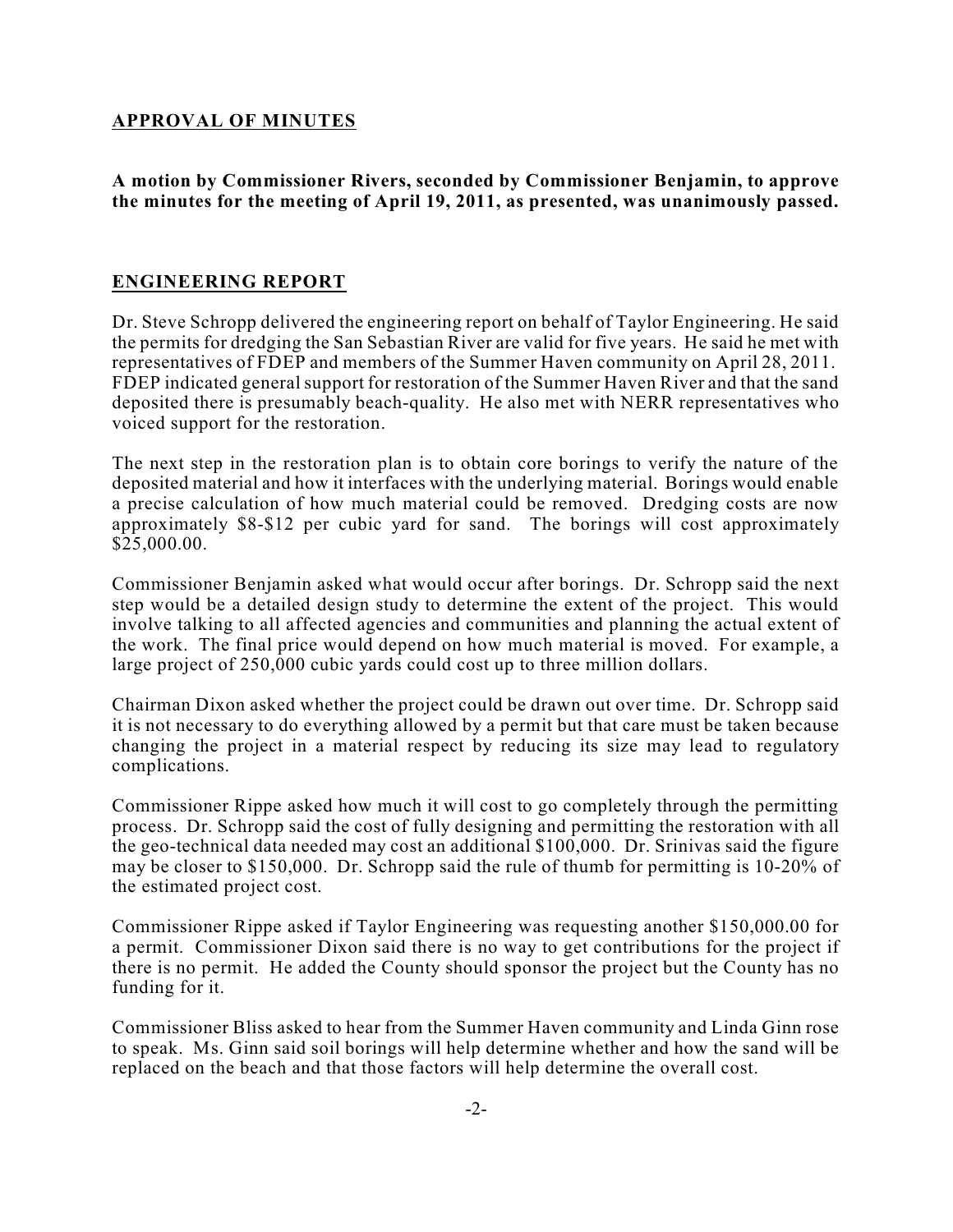In response to a question by Commissioner Bliss, Ms. Ginn said neither FDEP nor NERR have offered any financial assistance. Commissioner Benjamin and Chairman Dixon said they supported going ahead with soil borings but continuing with the design work will require involvement of the County or some other sponsor agency. Commissioner Rippe said he is supportive but wants to see more definition of the scope of the entire project.

Commissioner Benjamin suggested Ms. Ginn ask the County or her community for help. Commissioner Dixon said funds needed to be committed prior to starting or the project may fail to be completed.

Dr. Schropp said the project is basically the removal of sand with project cost based mostly on the amount of sand removed or relocated. Commissioner Bliss asked if significant time would be saved by authorizing borings now instead of waiting for a precise cost? Dr. Schropp said perhaps two weeks would be saved. Commissioner Benjamin said more sand was being deposited every day and that delays drive up the cost.

Kathy McKenna of 255 Barrataria Drive said she was concerned about getting help for the Summer Haven community because their taxes have been based on assessments for their waterfront property, much of which is no longer on water.

Chairman Dixon commented that the County, FDEP and NERR all support the Board's efforts but that none of those agencies have offered any financial assistance. He said doing the project piecemeal is not possible and that economically, the County will need to get onboard with it.

**Commissioner Benjamin made a motion, seconded by Commissioner Bliss, to approve the expenditure of up to \$25,000.00 to pay for the collection of geo-technical data in the form of core borings as described by Dr. Schropp. The motion passed unanimously.**

## **OLD BUSINESS**

There was no old business to come before the Board.

## **NEW BUSINESS**

Chairman Dixon reported FDEP has issued its notice of intent to issue a permit for inlet dredging and that a group of property owners had asked for extra time to file an objection to the permit. After that, the Director of FDEP personally met with all the parties in an attempt to avoid any objections. Joe Stephenson, Director of Public Works for St. Johns County, said the meetings were very helpful and that a compromise had been reached which should allow dredging to begin. The elements of the compromise are that a limit of 1.8 million cubic yards of sand may be removed from the south side of the ebb shoal, that the County must conduct erosion monitoring on the north beaches and finally, that the District must agree to update the Inlet Management Plan.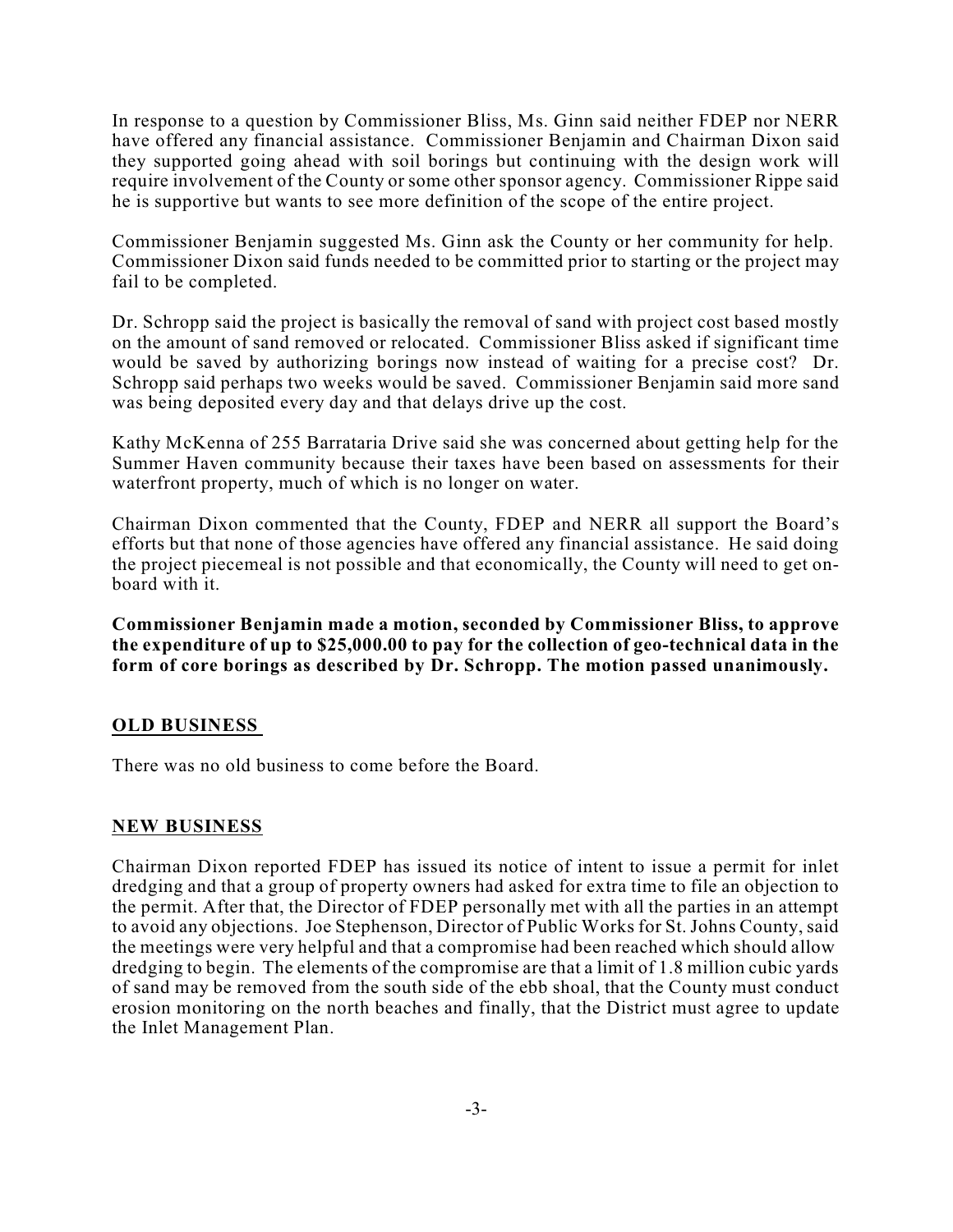The Board then discussed the probable cost of updating the IMP. Dr. Srinivas said the original plan in 1994 cost \$300,000.00 and that ACOE had just spent one year and a million dollars studying the inlet. Mr. Stephenson said the compromise was supported by ACOE and that it called for a commitment from the Board, not necessarily any expenditure at this time. He suggested the Board vote to begin the update process within a time certain and that it provide notice of its vote to the County. Dr. Srinivas said the original plan took two (2) years to complete.

#### **Commissioner Benjamin moved to begin the process of updating the IMP within 90 days. His motion was seconded by Chairman Dixon. On a roll call vote, the Board unanimously passed the motion to update the IMP as stated by Commissioner Benjamin.**

In response to a question by Commissioner Bliss, Mr. Stephenson said the project is set to begin in November, 2011 with active dredging beginning in early 2012.

Commissioner Bliss introduced Chief Warrant Officer (CWO) Steve McDonald, U.S. Coast Guard, who discussed how the Coast Guard maintains the buoys in St. Augustine Inlet. He said the Coast Guard responds mainly to reported discrepancies when conditions allow their buoy tenders to operate. He said the navigation aids in our inlet are classified as "MPP", most probable position. This means the markers are moved to approximate the useable channel. He also referred to St. Augustine Inlet as "federally marked" but not "federally maintained". He reported Buoy No. 5 was missing from the inlet and had been replaced. Commissioner Rippe asked what was meant by "federally marked" but CWO McDonald declined to explain. CWO McDonald said Coast Guard commanders look at a discrepancy report every day and that the reports are available on-line. CWO McDonald said there are four vessels to maintain 3,000 buoys on the southeast coast of the United States. Commissioner Bliss thanked CWO McDonald for addressing the Board and re-setting the buoys in the inlet.

Commissioner Bliss then introduced James Coates of Towboat US. Mr. Coates said that areas of the inlet channel have as little as five (5) feet of water at mean low tide. He said Towboat US gets calls daily for advice on how to navigate the inlet and that the recent grounding of a transient vessel was due to failure of the crew notice temporary buoys.

## **PUBLIC COMMENT**

Officer Mike Pedonti, FWC, reported Commissioner Bliss informed him of an untended vessel near Comanche Cove which the Coast Guard had removed to a safe location. He said a list of out-of-date registrations furnished to the Tax Collector has resulted in more current registration decals appearing on local vessels. He said the State Attorney is beginning to follow up on derelict boats whose owners can be identified. This offers the possibility of restitution for removal costs.

Officer Pedonti said the recent grounding in the inlet was caused by operator error and failure to follow the markers around a shoal in the inlet. He said St. Augustine Inlet is not that difficult to traverse if good mariner skills are employed.